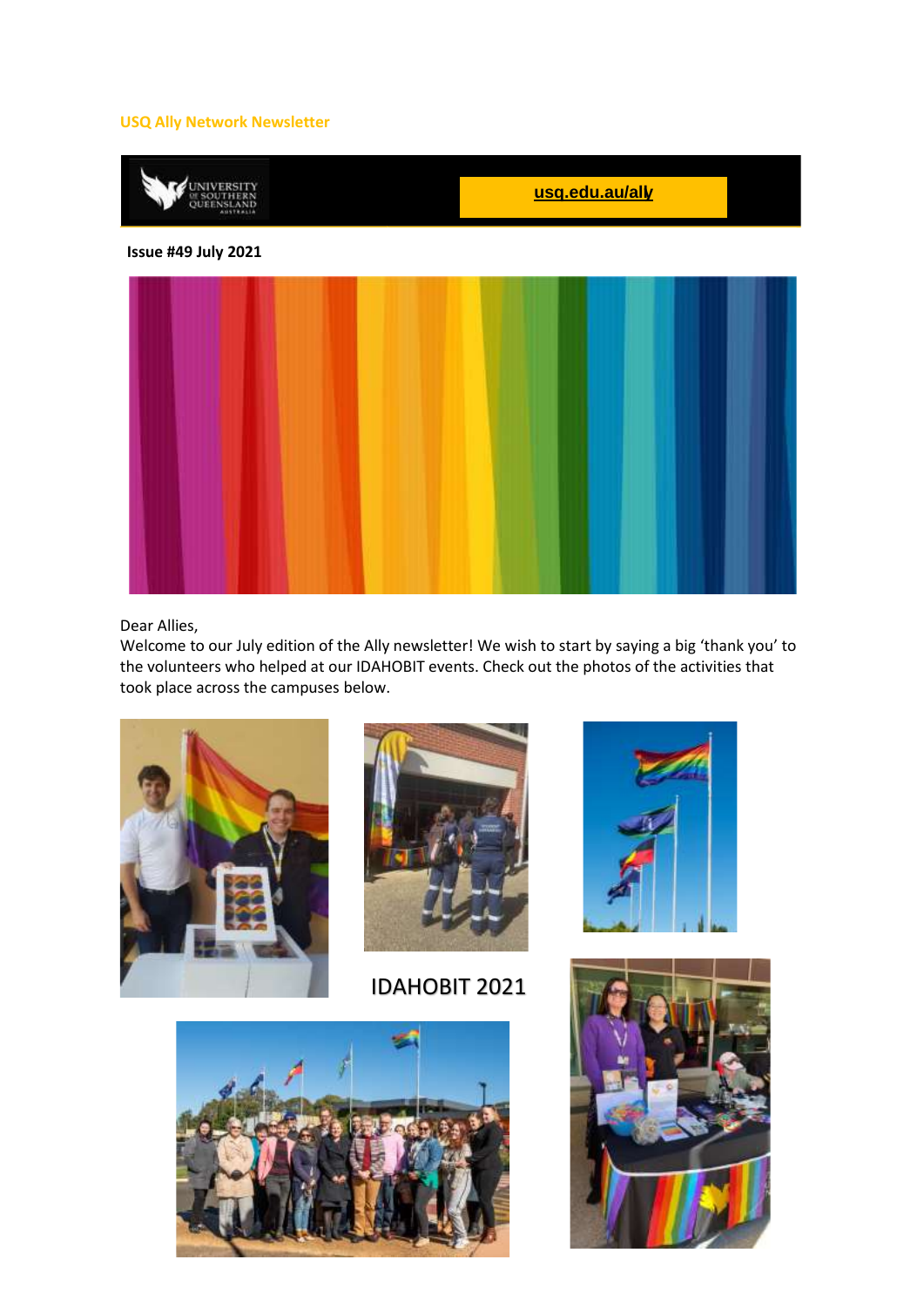Please remember that we are always on the lookout for interesting articles, information about events, and professional development opportunities to include in the Ally newsletter. Please email **[Ally@usq.edu.au](mailto:Ally@usq.edu.au)** to share your points of interest.

# *What's going on at USQ?*

### **Become an Ally**

We are pleased to be able tell you that we have three new Ally training sessions in the calendar they will take place on a Wednesday between 12 – 1.30pm (approx.). If you know anyone who wants to become an ally please pass on these dates and the webinar links.

- **[21st July 2021](https://usq.zoom.us/meeting/register/tZErdeisrzopGN3cQk_s-NzEo4est2lUQafl)**
- **[22nd September 2021](https://usq.zoom.us/meeting/register/tZwudOCqqDkpH9wO6tnOn_6FHIqewY2QlMlO)**
- **[24th November 2021](https://usq.zoom.us/meeting/register/tZ0ocuitpzspGdZG5jIkqWsNQliG6lAoX3ky)**

#### **LGBTIQ+ Graduating Students**



The USQ Ally Network would like to acknowledge the achievements of our graduating LGBTIQ+ students by offering a Lavender pin as a memento.

The Lavender Pin originated as a tradition in North America, where **[Lavender Graduation](https://www.hrc.org/resources/lavender-graduation#:~:text=What%20is%20Lavender%20Graduation%3F%20Lavender%20Graduation%20is%20an,acknowledge%20their%20achievements%20and%20contributions%20to%20the%20University.)  [Ceremonies](https://www.hrc.org/resources/lavender-graduation#:~:text=What%20is%20Lavender%20Graduation%3F%20Lavender%20Graduation%20is%20an,acknowledge%20their%20achievements%20and%20contributions%20to%20the%20University.)** are celebrated across many universities. The colour lavender has a significance in LGBTIQ+ history and is today used as a symbol of pride.

To claim a pin, please email: **[Ally@usq.edu.au](mailto:Ally@usq.edu.au)** from your umail account with the following details:

- Your name and student ID
- The congratulations email from the VC regarding your graduation (a screen shot or you can forward the email)
- If you would like to collect the pin from the Student Success and Wellbeing office, and which campus: Toowoomba, Ipswich, or Springfield
- If you cannot collect, a mailing address we can send your pin to. This will be in a USQ envelope but not identified on the outside as from the Ally Network.

### **SafeZone App**

Safety is important for all of us. SafeZone is a free app that connects you directly with the University's Campus Security team or Emergency Services. SafeZone is available free for all staff and students. This is a safety app for your phone which allows you to request assistance from USQ Campus Security easily and discreetly. Download it, and log in with your uni email address! **[MORE](https://www.usq.edu.au/facilities-management/security-and-emergency/safezone)**

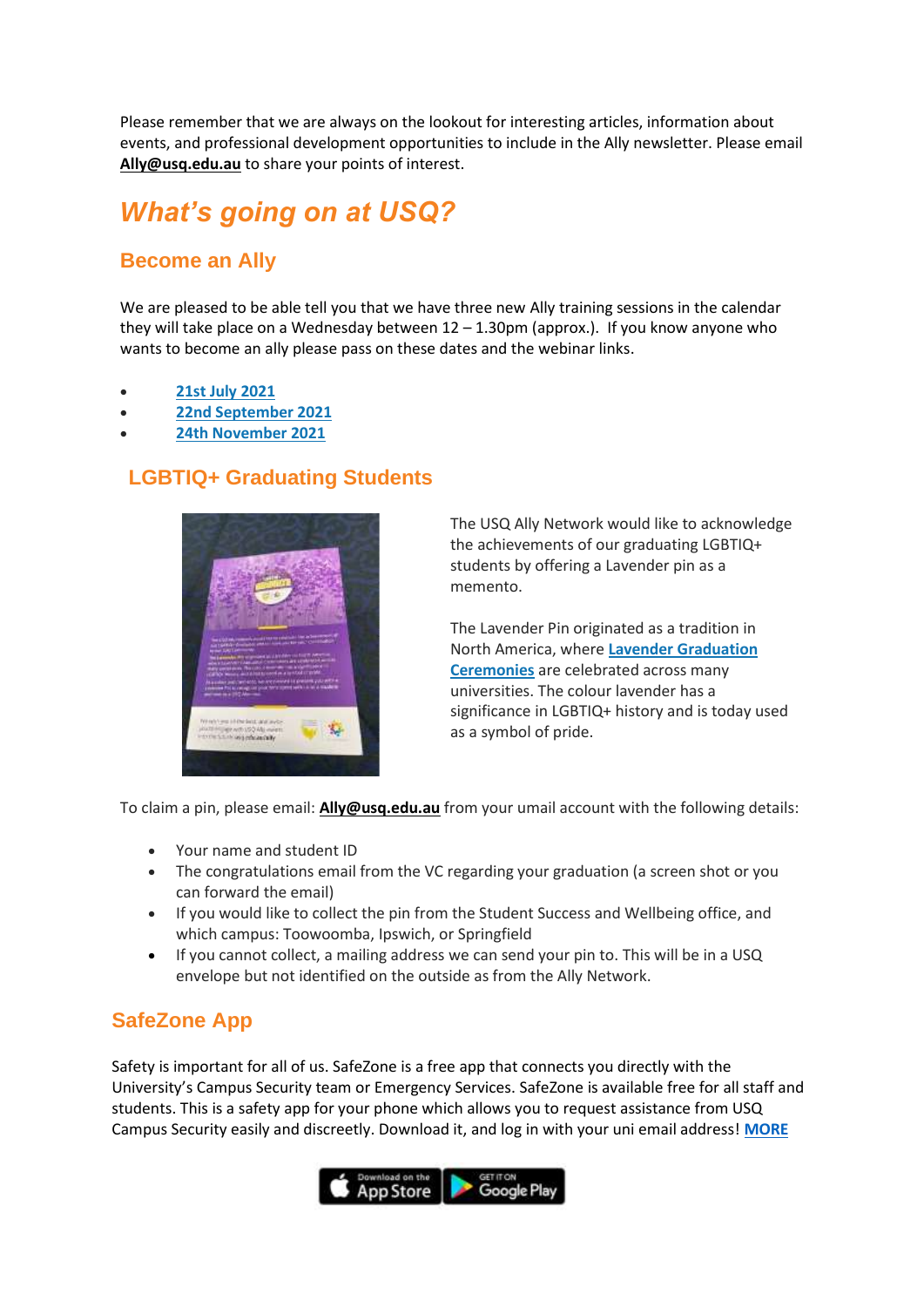# *What's going on outside of USQ?*



# **International soccer star Kumi Yokoyuma comes out as transgender**

One of Japan's most recognized soccer players didn't feel safe to come out until they were in America: "I had to explain to them what Japanese culture is like and why I felt the need to hide." **[MORE](https://www.lgbtqnation.com/2021/06/international-soccer-star-kumi-yokoyuma-comes-transgender/)**



### **European government bans 'homosexual' content in schools**

Lawmakers in Hungary have approved legislation that prohibits sharing with minors any content portraying homosexuality or gender reassignment, something supporters said would help fight paedophilia but which human rights groups denounced as anti-LGBT discrimination. **[MORE](https://www.9news.com.au/world/lgbt-content-banned-for-minors-hungary/3c893dcb-9291-4913-b99c-496ed38191b1)**

### **Push for Australia to follow UK's new policy for gay blood donors**

Australia's blood donation authorities should follow the lead of their UK counterparts and lift blanket bans on gay men donating blood, LGBTIQ advocates say. The UK began new blood donation rules assessing the risk of donors individually. The new policy replaces blanket restrictions on gay and bisexual men. More can be found **[HERE](https://qnews.com.au/push-for-australia-to-follow-uks-new-policy-for-gay-blood-donors/)**



## **NFL: Carl Nassib becomes first active player to come out as gay**

Las Vegas Raiders defensive end Carl Nassib has become the first active NFL player to come out as gay.

Nassib, 28, made the announcement in a video posted on his [Instagram](https://www.instagram.com/p/CQZXu_8nyy_/) account. Read more **[HERE](https://www.bbc.com/sport/american-football/57562545)**

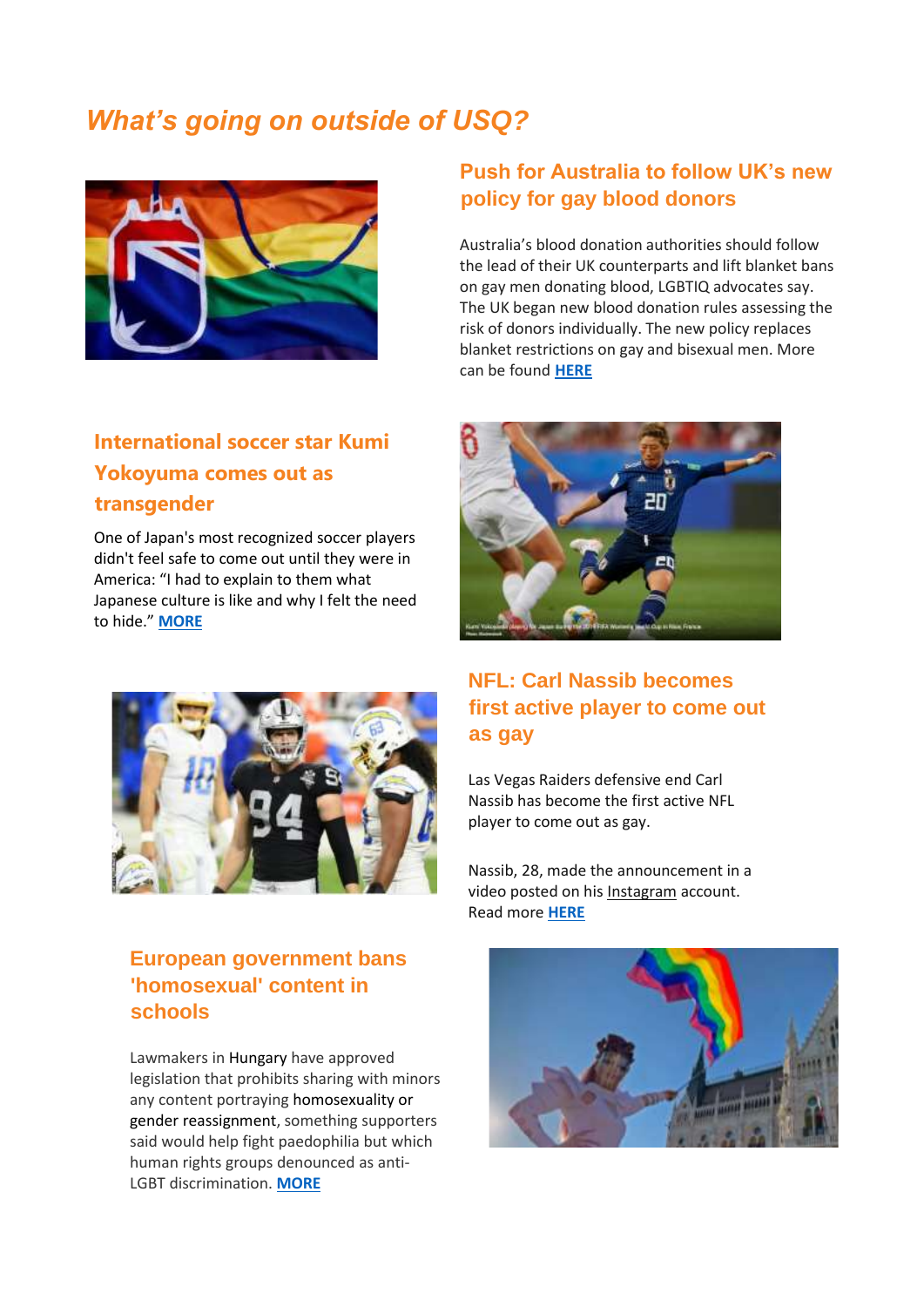## **Laurel Hubbard of New Zealand Will Be First Trans Olympic Athlete**

New Zealand's Laurel Hubbard is now set to become [the first trans athlete](https://www.advocate.com/sports/2021/5/06/weight-lifter-laurel-hubbard-likely-be-first-trans-olympian) to participate in the Olympics after the New Zealand Olympic Committee announced her addition to the national team recently. Find out more **[HERE](https://www.advocate.com/sports/2021/6/21/laurel-hubbard-new-zealand-will-be-first-trans-olympic-athlete)**



# *Entertainment*



### **Pixar's beautiful gay short film 'Out' is streaming for Pride Month**

Pixar has released its cute gay short film *Out* to YouTube to stream for free to celebrate Pride Month. The nine-minute film stars a young gay man named Greg, who's not yet out to his parents. He's in the middle of moving to live with his boyfriend, Manuel.

But unexpectedly, Greg's parents show up unannounced with a casserole to give their son a helping hand with the move. Find out what happens **[HERE](https://qnews.com.au/pixars-beautiful-gay-short-film-out-is-streaming-for-pride-month/)**

## **THE WINNER OF 'RUPAUL'S DRAG RACE DOWN UNDER' IS……**

Find out **[HERE](https://www.starobserver.com.au/news/the-winner-of-rupauls-drag-race-down-under-is/203880)**

# *Events*





## **2021 Queens Ball Awards: the winners on Brisbane's big night**

Brisbane's LGBTIQ+ community gathered at the rainbow-illuminated Brisbane City Hall recently for the 60th annual Queens Ball. In addition to sensational entertainment, the Diamond Jubilee Extravaganza also included the 2021 Queens Ball Awards to honour individuals and groups for their community contributions. Find out who the winners were **[HERE](https://qnews.com.au/2021-queens-ball-awards-the-winners-on-brisbanes-big-night/)**